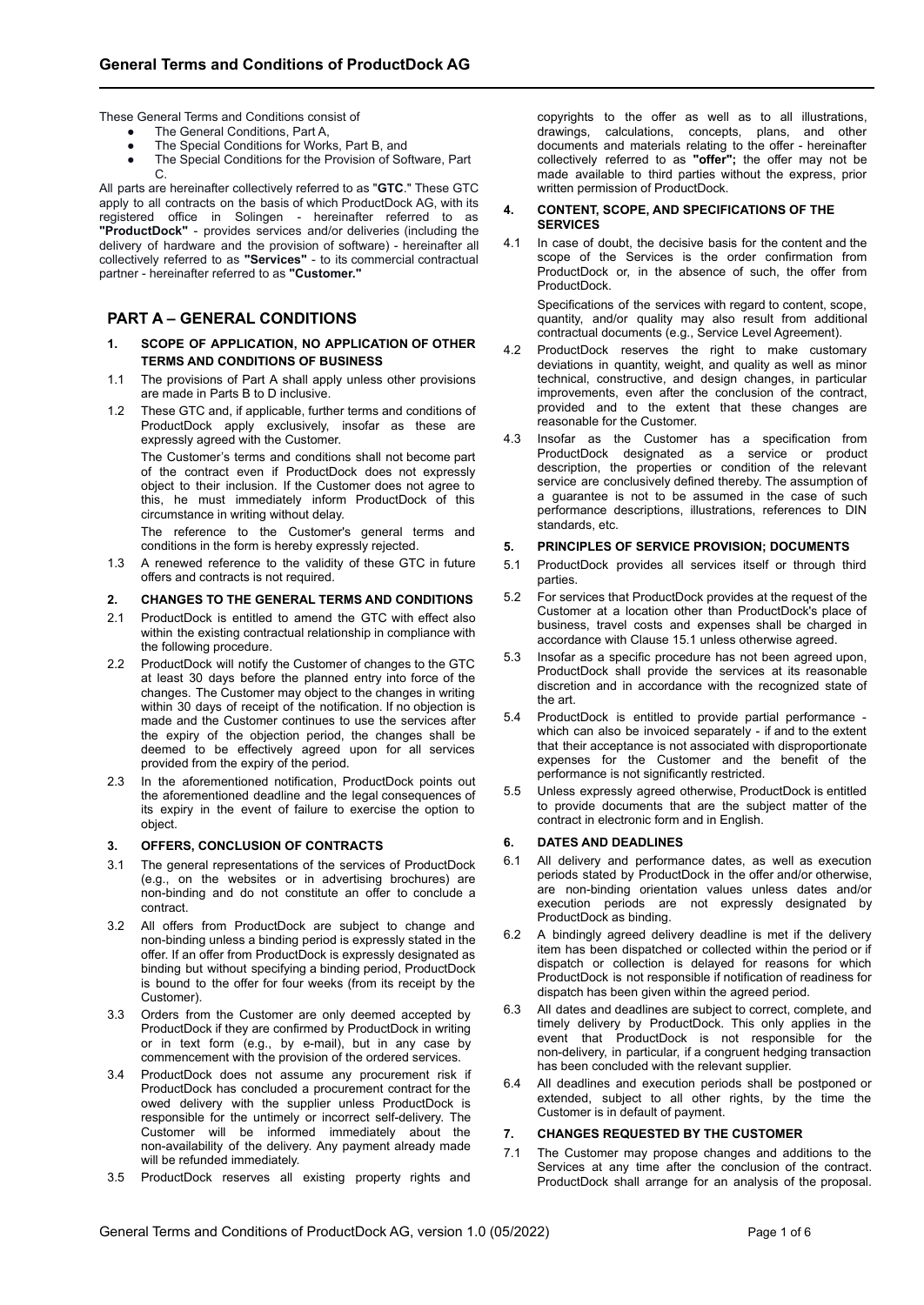For this, ProductDock can demand remuneration according to time spent in accordance with the agreed hourly or daily rates.

7.2 A prerequisite for the implementation of changes or additions proposed by the Customer after the conclusion of the contract is a corresponding agreement between the parties, in writing or in text form. Insofar as nothing has been agreed upon in such a change agreement with regard to dates and/or execution periods, the implementation of a change agreement shall result in a postponement of agreed performance dates and an extension of agreed execution periods corresponding to the amount of work involved in the change or addition.

### **8. DELIVERY AND RECEIPT OF SERVICES; SHIPMENT**

- 8.1 Unless otherwise agreed, the handover of services takes place at ProductDock's place of business.
- 8.2 The dispatch of hardware and/or software or performance results, as well as the transmission of services to the Customer, shall be at the Customer's risk.
- 8.3 The Customer is obliged to accept the services in due time.
- 8.4 ProductDock reserves the right to insure deliveries against transport damage and loss. The Customer is obliged to notify ProductDock of any damage and/or loss immediately after delivery so that ProductDock can safeguard claims against the transport insurer.
- 8.5 The Customer is obliged to inspect the services in due time. The statutory complaint obligations of § 377 HGB (German Commercial Code) apply.

## **9. RESERVATION OF TITLE**

- 9.1 All delivered goods remain the property of ProductDock until the purchase price has been paid in full and all claims resulting from the business relationship have been settled (extended reservation of title). Any disposal of the goods subject to retention of title by the Customer is only permitted in the Customer's regular business transactions. Under no circumstances may the goods be transferred to third parties as security within the scope of regular business transactions.
- 9.2 In the event of the sale of the goods in the regular course of business, the paid purchase price takes the place of the goods. The Customer hereby assigns to ProductDock any claim arising from a possible sale. The Customer is authorized to collect these claims as long as he meets his payment obligations to ProductDock. With regard to the extended retention of title (advance assignment of the respective purchase price claim), an assignment to third parties, in particular to a credit institution, is contrary to the contract and inadmissible. ProductDock is entitled at any time to examine the Customer's sales documents and to inform its customers of the assignment.
- 9.3 If the Customer's claim has been included in a current account, the Customer hereby assigns its claim from the current account against its Customer to ProductDock. The assignment is made in the amount that ProductDock had charged the Customer for the resold reserved goods.
- 9.4 In the event of a seizure of the goods at the Customer's premises, ProductDock is to be informed immediately by sending a copy of the execution record and an affidavit that the seized goods are the goods delivered by ProductDock and are subject to retention of title.
- 9.5 If the value of the securities in accordance with the above paragraphs of this clause exceeds the amount of the outstanding claim secured by this, after deduction of the security costs, by more than 20 % for the foreseeable future, the Customer is entitled to demand the release of securities from ProductDock insofar as the excess exists.

## **10. COOPERATION SERVICES OF THE CUSTOMER**

10.1 The Customer shall support ProductDock in the provision of the agreed services to the extent necessary and reasonable for the Customer and shall ensure within the scope of its cooperation that all prerequisites for the proper execution of the contract are fulfilled in its area of responsibility in a timely manner and free of charge for ProductDock.

In particular, the Customer shall, insofar as necessary and reasonable for him,

- provide ProductDock in good time with all documents and information required by ProductDock for the performance of services in accordance with the contract,
- provide the IT infrastructure (e.g., PC workstations, printers, computing time, test data) required for the contractual provision of services on the Customer's premises,
- allow ProductDock or those commissioned by ProductDock access to the relevant locations and services within normal working hours, and
- encourage its employees to cooperate with ProductDock or its agents.

Further cooperation by the Customer may be specified in the offer.

- 10.2 Insofar as special legal, official, and/or operational safety regulations must be observed, the Customer shall provide ProductDock with these regulations in good time before the start of the performance of the service.
- 10.3 The Customer shall immediately notify ProductDock of any errors and defects in the services that it discovers.

## **11. PROVIDED BY THE CUSTOMER**

- 11.1 All provisions agreed between the parties or required from the Customer (software, data, documents, etc.) must be provided by the Customer in a timely manner, free of charge for ProductDock, and in the form and quality required for the contractual performance. The place of provision in each case is ProductDock's place of business unless expressly agreed otherwise.
- 11.2 The Customer alone shall be responsible for the materials provided. In particular, the materials provided must not violate applicable law (including copyright and other rights of third parties).
- 11.3 Insofar as the Customer's Materials are protected by copyright or other protective statutes such as the Trademark Act, the Customer grants ProductDock the non-exclusive right, limited in time to the duration of the performance of the contract, to use the Materials within the scope of the contractual performance. In all other respects, all rights remain with the Customer.

## **12. DELAY; NON-PROVISION OF SERVICES OR SUPPLIES; COST CONSEQUENCES**

- 12.1 If the Customer does not fulfill his obligations to cooperate and/or provide and if ProductDock is hindered in the provision of services as a result, ProductDock can refuse to provide the services owed until the cooperative services and/or materials have been provided in accordance with the contract. Such delays on the part of the Customer lead to a corresponding postponement or extension of bindingly agreed deadlines and execution periods.
- 12.2 The Customer is obliged to compensate ProductDock for damages incurred by ProductDock due to the Customer's defective cooperation and/or provision.

## **13. FURTHER DUTIES AND RESPONSIBILITIES OF THE CUSTOMER**

- 13.1 The Customer shall adequately test software programs and/or components (e.g., modules developed for the Customer or bug fixes) provided to him on a test system before the start of productive use.
- 13.2 Prior to the start of productive use of the contractual software programs, the Customer shall take appropriate measures in the event that the software program in question does not work properly. At a minimum, the Customer shall perform a data backup beforehand.
- 13.3 Unless otherwise agreed, it is the Customer's responsibility to create the conditions (e.g., connection to the data network, procurement, and operation of the necessary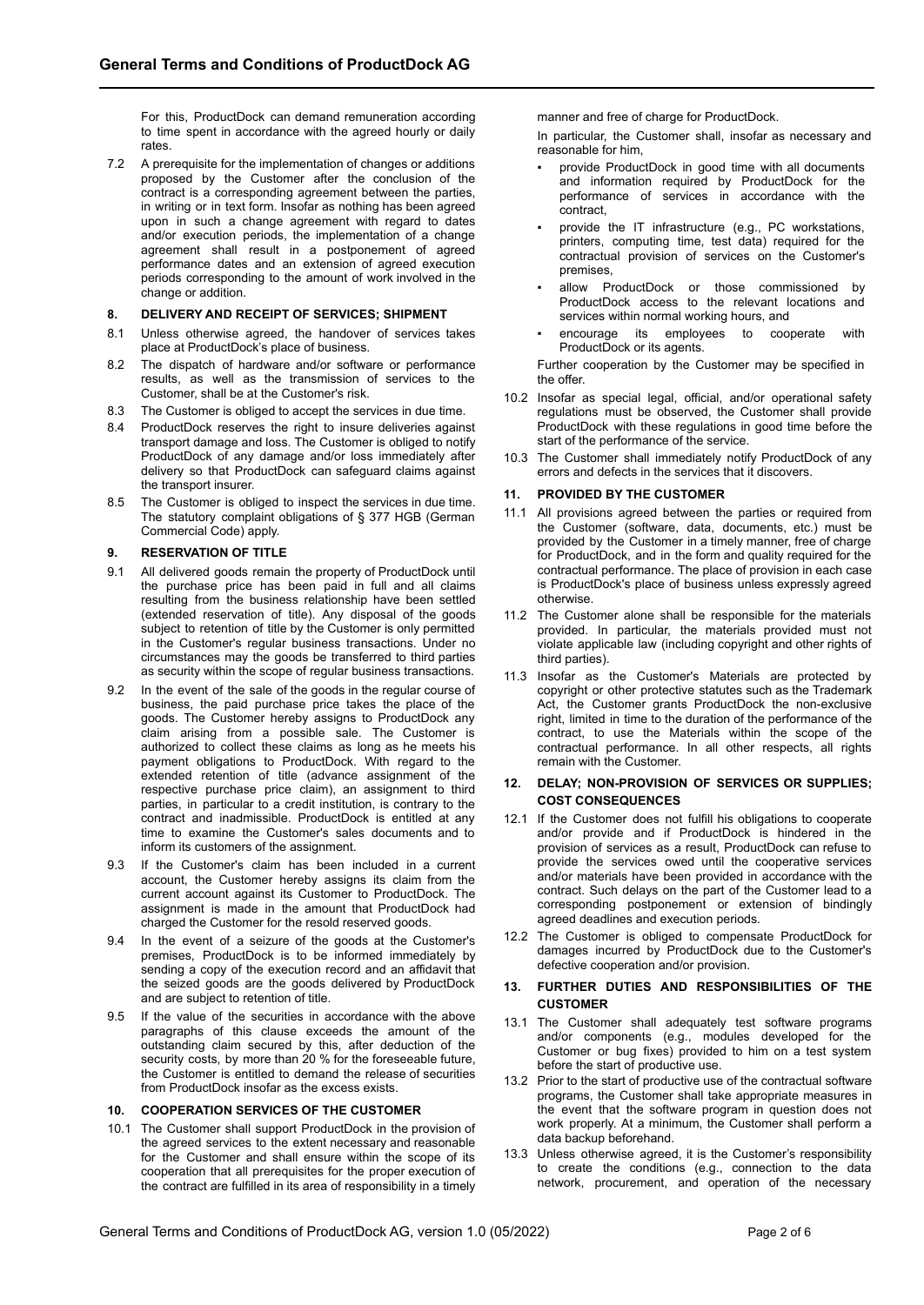hardware and software, provision of storage space) for the use of the services in accordance with the contract.

13.4 ProductDock takes all reasonable measures to exclude risks from malware. However, ProductDock cannot guarantee the complete security of its systems and software. The Customer is therefore obliged to also take all reasonable measures in his area of responsibility to protect his systems from malware.

#### **14. REMUNERATION AND PRICES; PRICE ADJUSTMENTS**

14.1 Unless expressly agreed otherwise, all services shall be rendered and invoiced on a time basis in accordance with the hourly or daily rates stated in the offer, otherwise in accordance with the applicable price list of ProductDock. Cost calculations contained in the offer or otherwise stated are non-binding unless they are expressly designated as a fixed price or a binding upper limit.

ProductDock records the number of hours spent according to time spent and keeps corresponding records (effort records). The time spent is to be confirmed in writing by the Customer at any time upon ProductDock's request, but in any case, upon completion of the respective service provision.

- 14.2 If a binding fixed price is agreed as remuneration for a service, this fixed price covers only the services listed in ProductDock's offer with reference to this fixed price or otherwise expressly agreed with specific reference to the fixed price.
- 14.3 Clause 14.2 shall apply accordingly to the agreement of recurring (e.g., monthly) remuneration.
- 14.4 Unless otherwise agreed, prices are ex works. The costs for dispatch, transport, packaging, insurance, customs, etc., are charged separately.
- 14.5 ProductDock is entitled to increase the remuneration and prices once per calendar year in accordance with the following regulations.

ProductDock will notify the Customer of the increase at least 60 days before the planned entry into force of the increase. If the Customer does not agree with the increase, he may terminate the affected contractual relationships extraordinarily by written declaration within 45 days of receipt of the notification with effect from the date on which the change is intended to take effect. If no notice of termination is given in due time, the increase shall be deemed to have been effectively agreed for all services provided from the expiry of the period.

In the aforementioned notification, ProductDock points out the aforementioned deadline as well as the legal consequences of its expiry in the event of failure to exercise the termination option.

- 14.6 In the case of contracts for the provision of recurring services (e.g., hosting, housing, or software-as-a-service), ProductDock is also entitled to adjust the agreed remuneration in accordance with the following regulations, namely in the case of
	- a significant change in market conditions,
	- a general change in wages or other employment costs and/or
	- a change in procurement costs (e.g., due to price adjustments by suppliers or due to changes in taxes or other levies).

The adjustment shall be made to the extent that the aforementioned case(s) affect(s) the agreed services. ProductDock will notify the Customer of an adjustment at least 60 days before it comes into effect.

An adiustment may only be made once per calendar year. In the event of such an adjustment, the Customer has no extraordinary right of termination. However, an adjustment is excluded during the first twelve months of the contract term

## **15. OTHER COSTS AND EXPENSES**

15.1 Travel costs and expenses for business trips shall be

charged to the Customer as follows unless otherwise agreed:

- Travel time shall be charged as working time, based on the agreed hourly rate. If no such rate has been agreed upon, ProductDock's general price list shall apply.
- Daily expenses shall be calculated according to the applicable maximum tax rates.
- Accommodation costs will be charged in full with proof of the costs incurred.
- Costs for public transport (train, bus, airplane, etc.) will be charged in full upon proof of the costs incurred. For journeys by car, the applicable maximum tax rate will be charged per kilometer traveled.

Business trips are all trips of ProductDock employees required for the contractual performance of services and/or requested by the Customer.

- 15.2 For postal deliveries or returns of materials, flat shipping rates will be charged unless expressly agreed otherwise.
- 15.3 Costs and expenses arising from services not covered by the contractual agreements shall be borne by the Customer. The same applies to costs and expenses incurred by ProductDock due to
	- incorrect or incomplete Customer information.
	- defective cooperation or provision obligations of the Customer<sub>or</sub>
	- notifications of defects by the Customer, which turn out to be incorrect (e.g., because the defect in question does not fall under ProductDock's contractual or statutory obligations to remedy defects) and/or due to defect analysis and/or remedial activities in this respect.

## **16. TERMS OF PAYMENT, INVOICING, DEFAULT OF PAYMENT**

- 16.1 All agreed prices and remunerations are exclusive of the statutory value-added tax applicable at the time of performance of the service.
- 16.2 Unless expressly agreed otherwise, ProductDock shall invoice its services as follows:
	- for deliveries of hardware or software: upon delivery;
	- in the case of payment by time and material: monthly and/or upon completion of the service provision;
	- for recurring remuneration (e.g., hosting software-as-a-service): monthly in advance;
	- in the case of usage-based (e.g., volume-based) remuneration: at the beginning of the current month for the previous month;
	- if a binding fixed price has been agreed: according to the payment schedule agreed in the offer or otherwise; if no payment schedule has been agreed: upon acceptance of the respective service by the Customer.

However, ProductDock reserves the right to perform services only against advance payment. In the case of combined deliveries and services, ProductDock shall invoice the individual deliveries and the individual services in each case in accordance with the above bullet points.

- 16.3 Invoices are sent electronically, usually by e-mail. The Customer shall designate a suitable e-mail address for this purpose.
- 16.4 Travel expenses are usually invoiced to the Customer in the month of travel or in the following month.
- 16.5 Agreed prices and remunerations shall, in each case, become due upon receipt of the invoice and shall be paid within 14 calendar days without deduction unless a different payment period is specified in the invoice. Cash discounts shall not be accepted.
- 16.6 Payments are deemed to have been made on the day and at the place where ProductDock can dispose of the amount. Cheques and bills of exchange are accepted, if at all, on account of payment and are only deemed to be paid after encashment. Discount charges and costs shall be borne by the Customer. Payments may only be made in the agreed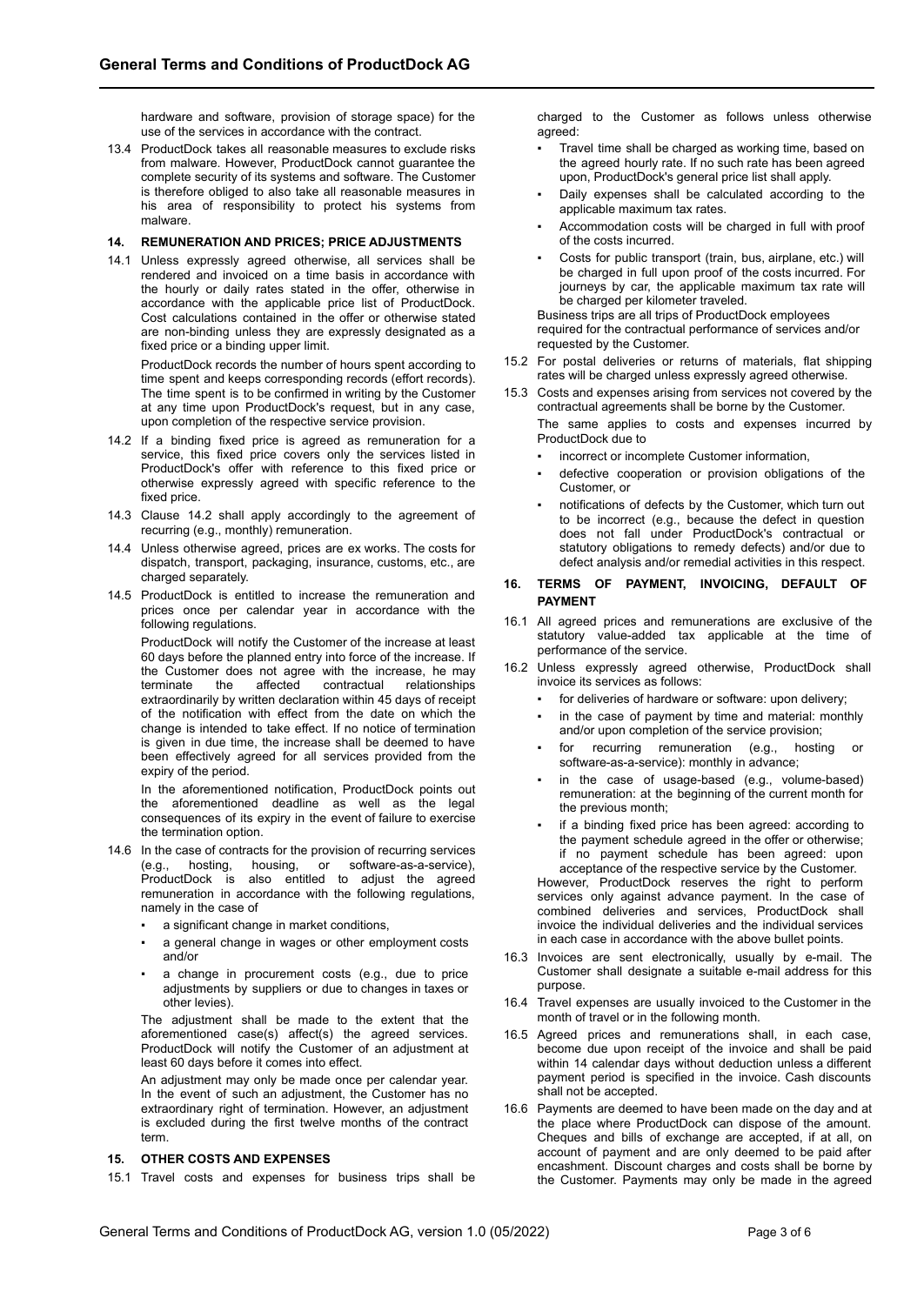currency.

#### **17. SET-OFF AND RETENTION**

- 17.1 The Customer may only offset claims of ProductDock with counterclaims that have been legally established or are not disputed.
- 17.2 The Customer's rights of retention are only permitted insofar as they concern claims based on the same contractual relationship.

#### **18. TERM OF CONTRACTS**

18.1 Unless otherwise agreed, contracts for the provision of recurring services (e.g., hosting, housing, or recurring services (e.g., hosting, housing, or software-as-a-service) shall generally run for an indefinite period, subject to a minimum term of 12 months.

Upon expiry of the minimum term, the contract shall be extended by extension periods of 12 months each, unless it has been terminated at the end of the minimum term or the respective extension period by giving 6 months' notice to the end of the quarter.

- 18.2 The right of each party to terminate for a good cause remains unaffected. Good cause for ProductDock exists in particular if the Customer is in arrears with his payment obligation despite a reminder.
- 18.3 The termination must be in writing to be effective.

#### **19. WARRANTY FOR DEFECTS IN SERVICES**

- 19.1 Unless expressly agreed otherwise, ProductDock does not warrant that the services will work together with services or products of third parties.
- 19.2 The associated product description shall be authoritative for the quality of software.
- 19.3 Insofar as ProductDock is obliged to remedy defects towards the Customer, the Customer shall describe the defects as precisely as possible in the form of defect reports.
- 19.4 Insofar as the services are subject to defect law under a rental agreement (e.g., Software-as-a-Service, temporary software licensing, or housing), this shall apply with the following proviso:

The Customer's right to terminate the contract for failure to provide use in accordance with § 543 (2) sentence 1 no. 1 of the German Civil Code (BGB) is excluded unless the provision of use in accordance with the contract is to be regarded as having failed.

Subject to Clauses 20.4 and 20.7, the strict liability of ProductDock according to § 536a BGB German Civil Code due to defects already existing at the time of conclusion of the contract is excluded.

19.5 Furthermore, in the event of statutory liability for defects, ProductDock shall carry out the measures required hereunder, whereby the right to choose between any measures provided for by law lies with ProductDock.

If ProductDock is obliged to provide rectification to the Customer (repair or replacement), the Customer shall allow ProductDock at least two attempts at rectification.

In the event of a replacement delivery, the Customer is obliged to return the replaced performance, insofar as such return is not excluded due to the subject matter of the performance.

The Customer is not entitled to take action itself unless this is absolutely necessary in urgent cases of danger to operational safety or to prevent disproportionately large damage. In such a case, ProductDock must be notified immediately.

- 19.6 ProductDock shall only pay damages and compensation for futile expenses due to a defect within the scope of Clause 20.
- 19.7 Claims arising from the statutory liability for defects under a contract of sale or contract for work and services shall become statute-barred, except in cases of intent (including fraudulent intent), upon expiry of 12 months from delivery of the products or (in the case of work and services) from

acceptance of the relevant services by the Customer.

#### **20. LIABILITY AND LIMITATION OF LIABILITY**

- 20.1 Information from ProductDock contained in brochures, advertisements, documentation, and on the web pages are not declarations of guarantee and do not contain any assurance of properties.
- 20.2 Insofar as the scope of application of the Telecommunications Act (TKG) is opened, the liability of ProductDock is limited in accordance with § 70 TKG. Outside the scope of the TKG, ProductDock's liability is governed by the following provisions.
- 20.3 ProductDock is only liable in the event of its own fault as well as the fault of its legal representatives, executive employees, and other vicarious agents, in accordance with the following provisions.
- 20.4 ProductDock is liable without limitation for damages caused intentionally or through gross negligence by ProductDock or its legal representatives, executive employees, or other vicarious agents.
- 20.5 In the event of a slightly negligent breach of an obligation on whose compliance the Customer could rely and whose fulfillment makes the proper performance of the contract possible in the first place (so-called cardinal obligation), ProductDock's liability is limited to those damages that must typically be expected to occur within the scope of the relevant service relationship (so-called contract-typical foreseeable damages). Otherwise, liability for damages caused by slight negligence is excluded.
- 20.6 In the cases of liability, according to clause 20.5, the liability of ProductDock under the respective contractual relationship is further limited to an amount of EUR 250.000,00 per claim and in total under the respective contractual relationship to an amount of EUR 500.000,00.
- 20.7 Liability for fraudulent intent, personal injury, and liability under the Product Liability Act shall remain unaffected by the above provisions.
- 20.8 The liability for data loss is limited to the recovery effort for usual data backups (daily backup on the Customer's side) unless a data backup by ProductDock has been expressly agreed upon.

#### **21. FORCE MAJEURE**

Events for which ProductDock, its legal representatives, and its vicarious agents are not responsible ("force majeure"), in particular technical events beyond the control of ProductDock, power failures, non-functioning of telephone lines, or other comparable technical obstacles and their consequences, exempt ProductDock for the duration of their occurrence from the fulfillment of the contractually assumed obligation to perform which is made more difficult or impossible by these events.

#### **22. SECRECY; DATA PROTECTION AND DATA SECURITY**

22.1 The Parties shall keep secret all information and knowledge obtained in the course of the performance of the contract - in particular, business secrets pursuant to § 2 no. 1 of the German Business Secrets Act (GeschGehG) - and other confidential information - such as of a technical, commercial or organizational nature as well as all information made available for the purpose of the performance of the contract, in particular such information resulting from protected documents - and protect it from unauthorized disclosure, knowledge, duplication, use and other misuses by third parties not involved in the performance of the contract ("obligation to protect secrets'').

The parties are obliged to take all reasonable measures to comply with the above obligation to protect secrets. In any case, the parties are strictly prohibited from reverse engineering within the meaning of § 3 (1) no. 2 GeschGehG.

- 22.2 No confidential information is such information that is generally published by the disclosing party or which constitutes generally accessible knowledge.
- 22.3 The Customer bears sole responsibility for compliance with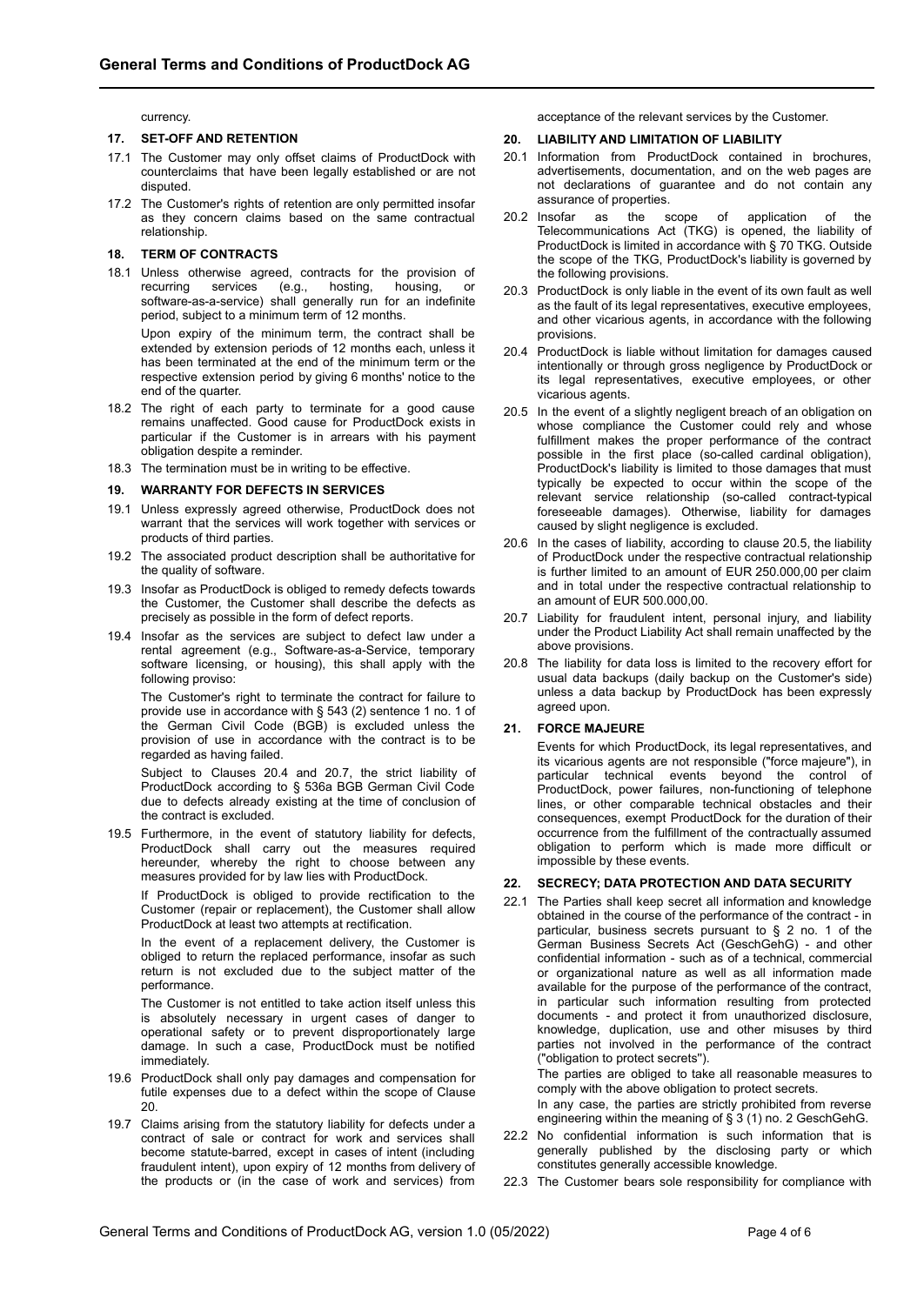the provisions of the data protection law applicable to him.

- 22.4 Insofar as ProductDock carries out commissioned processing for the Customer (within the meaning of Article 28 of the General Data Protection Regulation), the Parties shall conclude a separate agreement on commissioned processing.
- 22.5 Insofar as ProductDock uses third parties to provide the services resulting from the respective contractual relationship, ProductDock is entitled to disclose confidential information and data of the Customer to these third parties insofar as this is absolutely necessary for the contractual provision of services and is permitted by law.
- 22.6 ProductDock is further entitled to disclose confidential information and data of the Customer, insofar as ProductDock is obliged to do so due to statutory provisions or official orders and further insofar as it concerns third parties who are obliged to protect secrets according to their profession.
- 22.7 Insofar as ProductDock carries out data backups or has them carried out, these primarily serve to restore the data and systems at the last possible recovery time after an emergency (disaster recovery). The Customer has no claim to the individual restoration of data deleted by him.

#### **23. FINAL PROVISIONS; REFERENCE CUSTOMER**

- 23.1 Amendments and supplements to the contractual relationship must be made in writing. This also applies to the cancellation of this clause.
- 23.2 Should one or more provisions of these GTC and/or other contracts concluded between the parties be or become invalid or should a loophole be found in them, the validity of the remaining provisions shall not be affected, and the invalid provisions or the loophole shall be replaced by an appropriate, permissible provision which the contracting parties intended or would have intended according to the meaning and purpose of the terms and conditions if they had known of the invalidity or the loophole.
- 23.3 The place of performance for all contractual services is ProductDock's place of business.
- 23.4 The exclusive place of jurisdiction for all disputes arising from or in connection with the contract is ProductDock's place of business.

However, ProductDock is entitled to bring an action instead in the court having jurisdiction over the Customer or in any other court that may have jurisdiction under national or international law.

- 23.5 The Parties agree that the law of the Federal Republic of Germany shall apply to all legal relationships arising from this contractual relationship, to the exclusion of the UN Convention on Contracts for the International Sale of Goods.
- 23.6 The Customer hereby grants ProductDock the right to use the company name (company) of the Customer in press releases as well as in marketing measures and materials for its own promotional purposes, in particular, to name the Customer as a reference customer of ProductDock.

The Customer may restrict or revoke the right granted above at any time by making a corresponding declaration to ProductDock (in writing or in text form).

# PART B – SPECIAL CONDITIONS FOR WORK **SERVICES**

### **24. SCOPE OF THE FOLLOWING REGULATIONS**

The provisions of Part B shall apply only to work performances, for which they shall take precedence over the other provisions of these GTC.

## **25. ACCEPTANCE OF WORK RESULTS**

25.1 ProductDock shall notify the Customer of the provision of work results for acceptance in writing or in text. The Customer shall commence the acceptance test without delay and accept each work result within a reasonable period of time, but no later than within 7 calendar days from the provision of the respective work result unless otherwise agreed below or otherwise.

- 25.2 ProductDock is entitled to participate in the acceptance test. Support of the Customer by ProductDock during the acceptance test shall be provided against separate remuneration in accordance with ProductDock's price list valid at the time.
- 25.3 Insignificant defects in work results do not prevent acceptance.
- 25.4 Defects in the work results reported by the Customer to ProductDock within the acceptance test and which prevent acceptance shall be remedied by ProductDock within a reasonable period of time. The acceptance test shall be deemed successful as soon as all defects reported in due time and preventing acceptance have been remedied, or ProductDock has proven that these are not defects within the meaning of § 640 BGB (German Civil Code).
- 25.5 The Customer confirms successful acceptance in writing to ProductDock.
- 25.6 If the Customer does not declare or confirm acceptance in writing or text form by the expiry of the acceptance period (cf. Clause 25.1), nor does the Customer justifiably inform ProductDock of the existence of defects that prevent acceptance by the expiry of the acceptance period, the work results shall be deemed accepted.

Furthermore, the work results are deemed to be accepted when the Customer uses them productively.

25.7 ProductDock may demand acceptance of partial results (e.g., self-contained performance sections such as modules or epics, completed parts of the subject matter of the contract). The above provisions of this Clause 25 also apply to such acceptance.

In the event of acceptance of partial results, defects occurring during subsequent partial acceptance which have their cause in the partial results already accepted shall only prevent acceptance of the subsequent partial results if the defect not only insignificantly impedes the interaction with the subsequent partial results or not only insignificantly impairs the functionality and this was not recognizable to the Customer in isolation during the previous partial acceptance(s).

## **26. RIGHTS OF USE TO WORK RESULTS**

- 26.1 Unless expressly agreed otherwise, the Customer shall receive a non-exclusive, geographically unrestricted, and temporally unlimited right to use the work results for the contractually intended purpose or for the contractually agreed types of use, in each case exclusively for internal operational purposes.
- 26.2 Insofar as the work results are software and nothing to the contrary has been expressly agreed, the rights of use granted above shall be limited to the object code of the software, i.e., the Customer shall have no claim to the source code.
- 26.3 The granting of rights of use in favor of the Customer according to Clause 26.1 is subject to full payment of the respective remuneration to ProductDock.
- 26.4 All rights of use and exploitation of the contractual work results not expressly granted to the Customer remain with ProductDock. In particular, ProductDock has the right to use, distribute and exploit all findings, concepts, procedures, methods, know-how, approaches, etc., underlying the work results without restriction.

# PART C – SPECIAL TERMS AND CONDITIONS FOR THE PROVISION OF **SOFTWARE**

### **27. SCOPE OF THE FOLLOWING REGULATIONS**